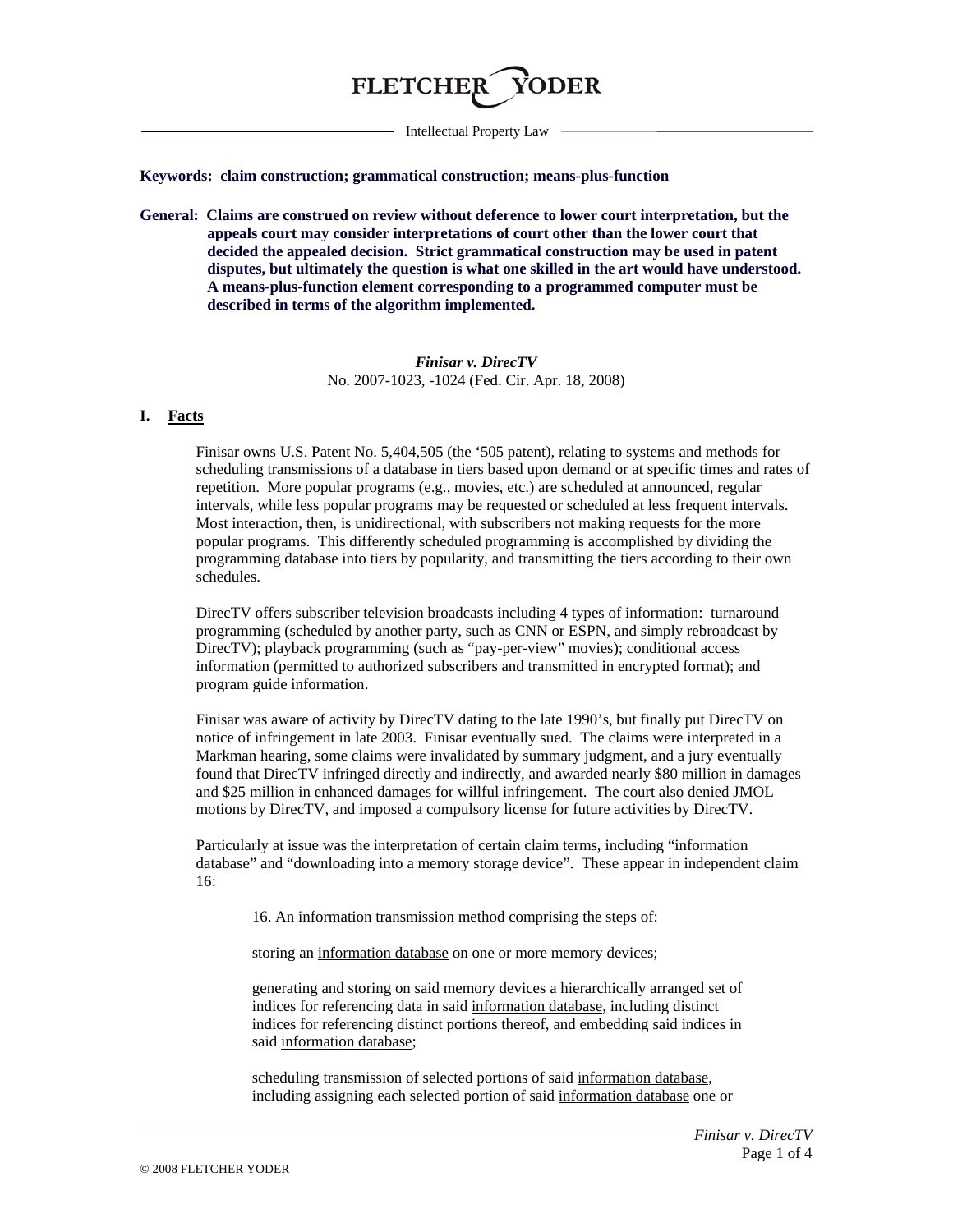more scheduled transmission times;

transmitting a stream of data packets containing said selected portions of said information database in accordance with said scheduled transmission times;

said scheduling step including dividing said selected portions of said information database into a prioritized set of tiers, wherein all the selected portions of said information database in each tier are transmitted at a corresponding repetition rate, wherein the repetition rate for higher priority tiers is higher than the repetition rate for lower priority tiers;

receiving said transmitted stream of data packets at subscriber stations;

at each subscriber stations, storing filter data corresponding to a subset of said indices, said filter data specifying a set of requested data packets which comprises a subset of said transmitted data packets; and

at each subscriber station, downloading into a memory storage device those of said received data packets which match said specified set of requested data packets.

These terms were interpreted in the Markman hearing in relatively broad ways, leading to the finding of infringement (but apparently avoiding invalidity). It is worth noting that the terms had also been interpreted by a different court in another dispute involving the '505 patent (although not apparently involving DirecTV).

DirecTV appealed a number of aspects of the decision, and Finisar cross-appealed the invalidity determinations and the denial of an injunction in favor of the compulsory license.

### **II. Issues**

- A. How should the appeals court consider the interpretation of claim terms by the lower court(s) and was the interpretation in this case in error?
- B. What rules should apply to grammatical interpretation in patent disputes—in this case relating to interpretation of a prior art document?
- C. What disclosure should support a means-plus-function element implemented by a programmed computer?

## **III. Discussion**

A. The court here began by observing that for claim interpretation (an issue of law), the appeals court gives no deference to lower court interpretations. The court also repeated well-known rules of ordinary meaning and reference to intrinsic evidence, particularly "the context of the entire patent, including the specification," and the fact that extrinsic evidence cannot overcome persuasive intrinsic evidence.

That said, however, regarding the terms "information database" and "downloading into a memory storage device", the court quickly noted and was apparently influenced by a different ruling involving the '505 patent (from a different district court) in which the interpretation of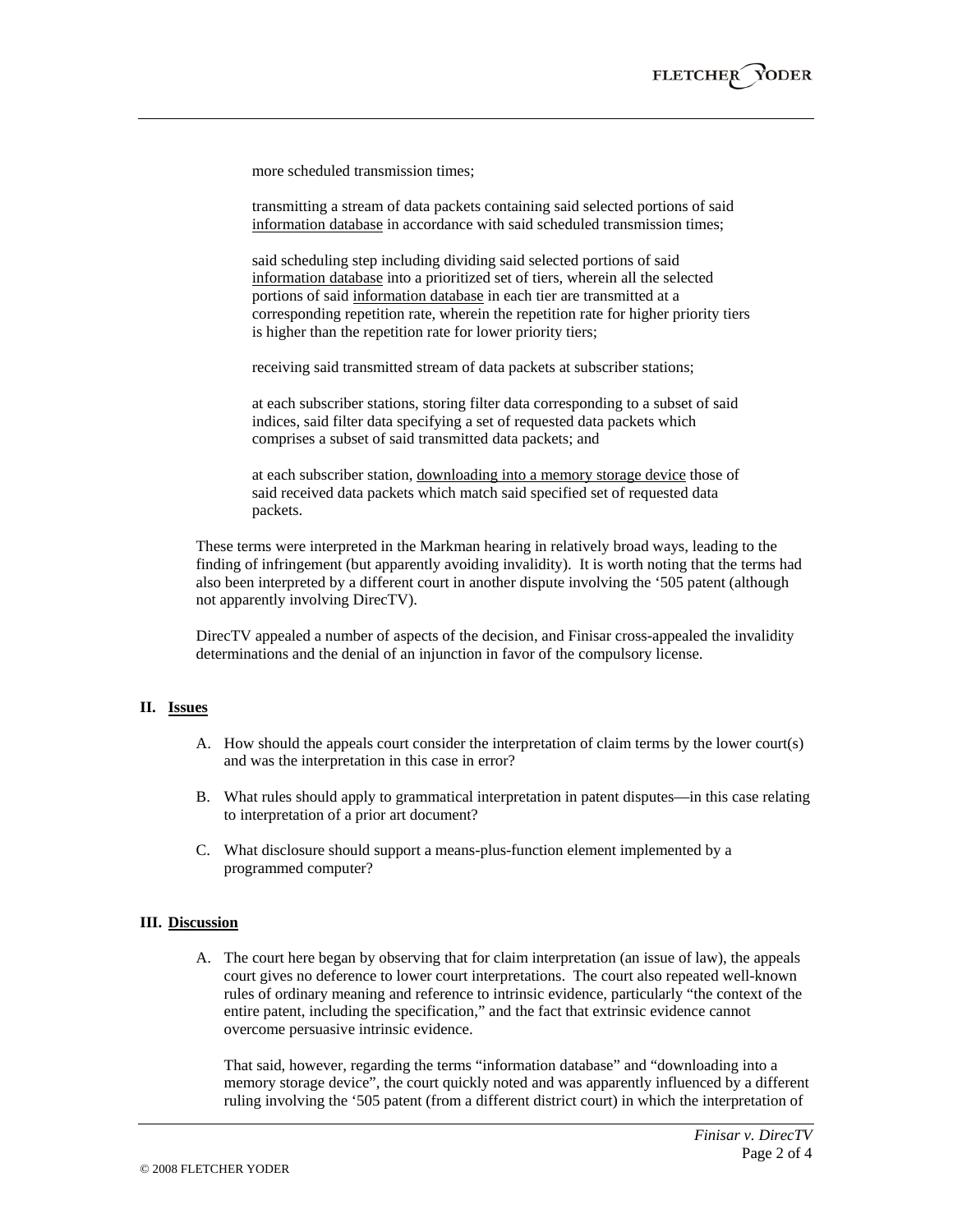those terms was more limited than the lower court gave in this case. The court then proceeded to discuss both lower court interpretations, and to analyze the manner in which the '505 patent itself presented the workings of the claimed system and method. The ultimate interpretation adopted by the court was *not* that of either lower court, but was substantially more restrictive.

The court seems almost to have stretched the limits of other rules precluding the reading of limitations from the specification into the claims. For the claimed "information database," for example, the court adopted the interpretation "a collection of computerized information which can be accessed and searched, and from which selected information can be retrieved, and where the search and retrieval capabilities are at least as specific as those of the hierarchically arranged set of indices." Similarly the court interpreted the "downloading" term to require transfer (which the lower court also required) as well as retention of the data for later viewing (apparently excluding reading on buffers, ring buffers or other "transient" storage).

The patentee here seemed almost disadvantaged by having provided analogies to libraries in an effort to make the description of the invention more accessible. It would also seem that on this point the level of detail in the description served as a well from which the court drew for imposing a more limiting interpretation.

Interestingly, after that detailed work, the court found that the lower court's interpretation of the "information database" term was harmless error. However, to the extent that the "downloading" term could affect the outcome, the case was remanded on this issue.

B. The issue of grammatical interpretation arose in connection with a prior art reference presented as a basis for an anticipation challenge. The reference provided:

"A few hundred pages of general interest can be repeated in a short cycle, whereas less important or less frequently updated pates are inserted in hourly or even daily intervals into specific slots in the cycle, or according to a predetermined schedule."

The issue was really whether the jury could have interpreted the passage as implying that both tiers could be broadcast at scheduled times (or just one of them). The issue of anticipation could at least partially turn on this question.

The court proceeded through a complex analysis of the art, as well as rules of grammar and punctuation, including "the doctrine of the last antecedent," focusing on the comma before the last phrase of the passage. The court also analyzed these rules to those of statutory interpretation. Ultimately, however the court reached the conclusion that in a patent dispute, the question should be one of what one skilled in the art would understand. The court remanded the case on this issue because the denial of DirecTV's JMOL motion was based upon an erroneous interpretation of the reference.

C. As a subsidiary, but important issue, the court considered a means-plus-function element of the claims that was apparently to be implemented via a programmed computer. The court noted that the specification provided no formula, flow chart or other detailed description of an algorithm other than simply repeating the function. Referring to earlier decisions, including the 2008 case of *Aristocrat Techs Austl. Pty v. Int'l Game Tech.*, the court found that this is not enough and affirmed the lower court's indefiniteness ruling as to the claims involved.